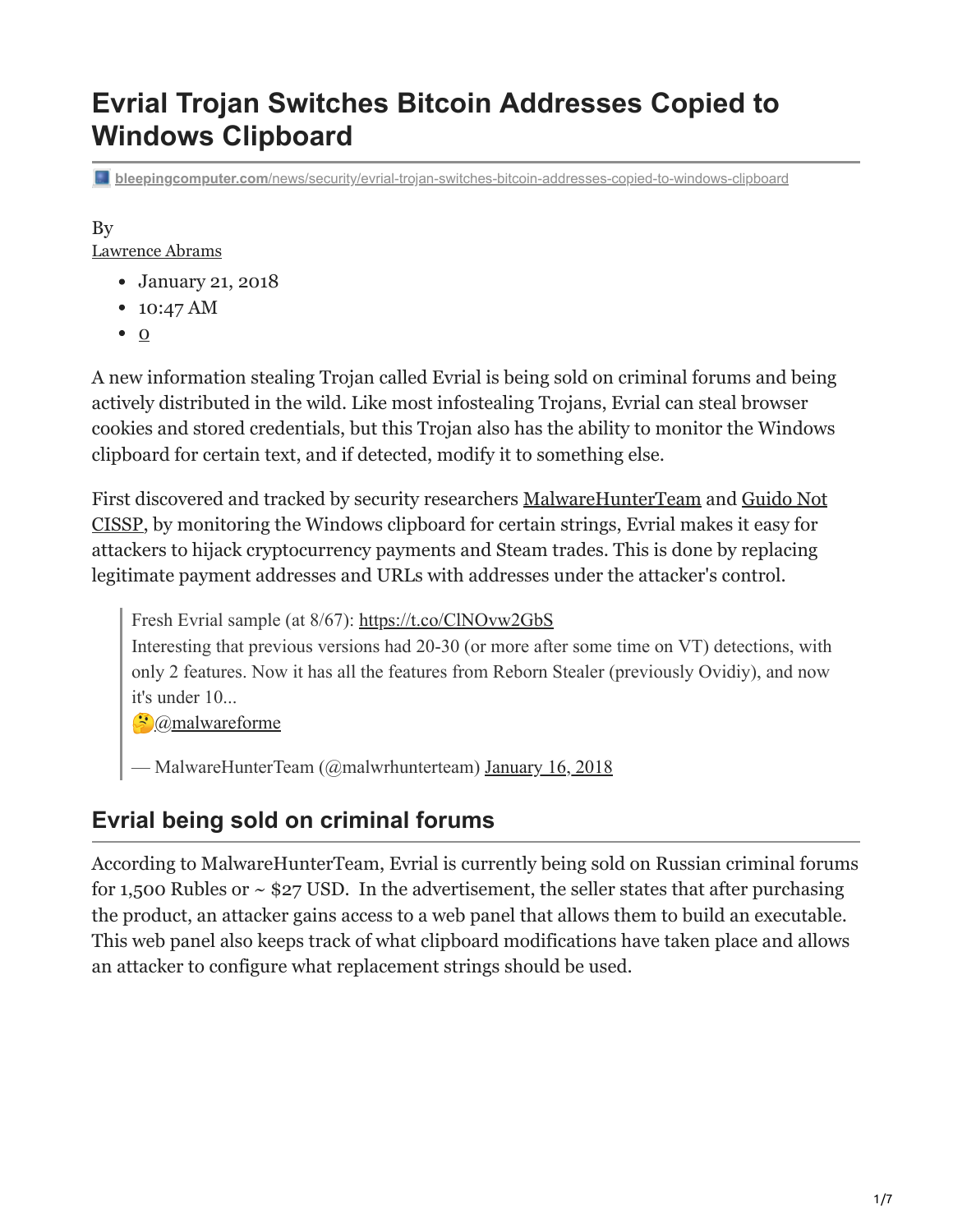

**Translated Post on a Russian Forum**

Included in the advertisement are some sample screenshots of the web panel as shown below.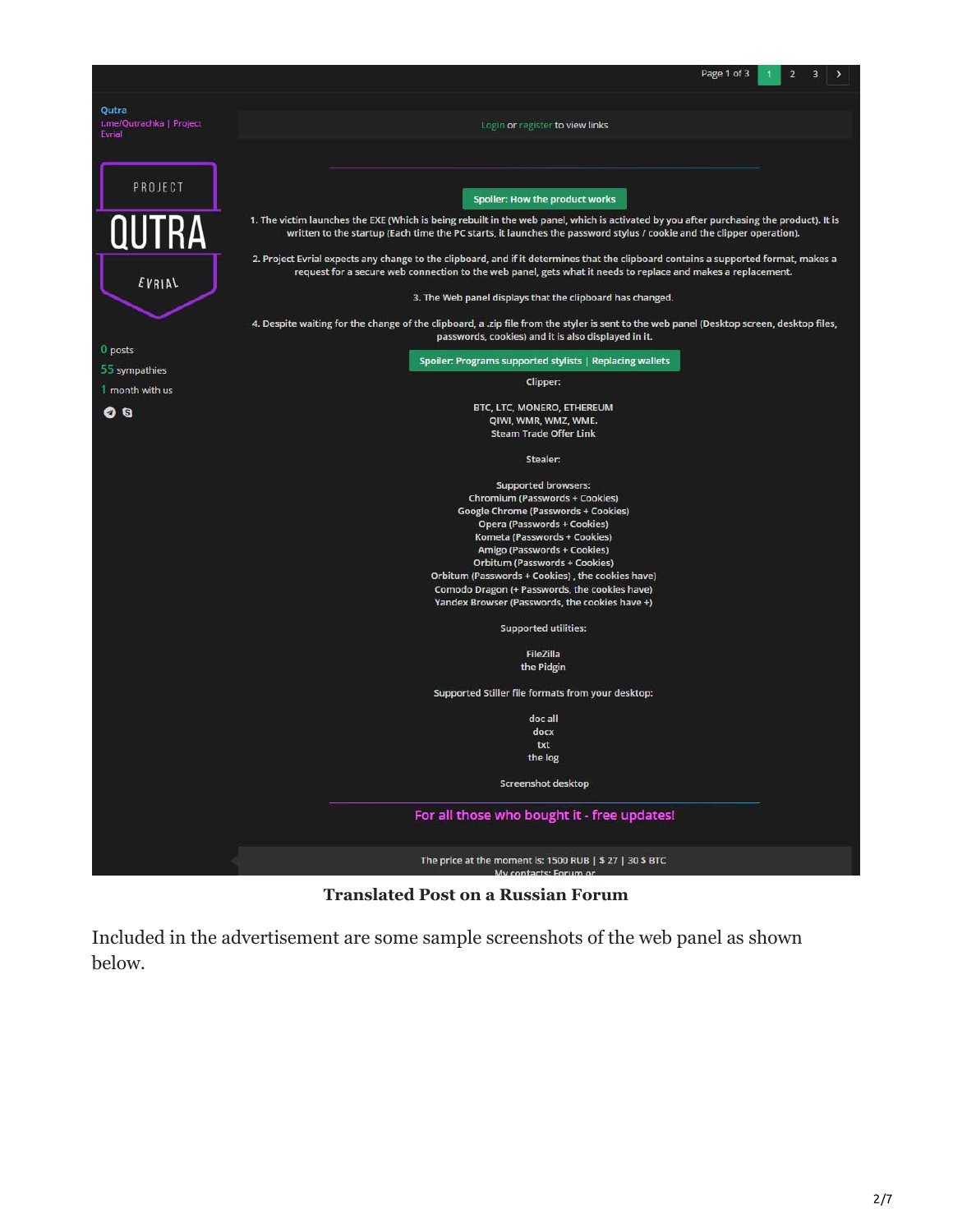| <b>SUCCES CLIPPED</b><br>CLIPS<br>$\Omega$<br>$\overline{2}$ |      |                                    | STEALED WALLET, DAT FILES<br>DATS<br>⊜<br>1 |                          |                |
|--------------------------------------------------------------|------|------------------------------------|---------------------------------------------|--------------------------|----------------|
|                                                              |      |                                    | <b>LAST 15 CLIPPS</b>                       |                          |                |
|                                                              |      |                                    |                                             |                          |                |
| IP<br>A <sub>1</sub>                                         | Type | Copy                               | Paste                                       | Time                     | Status #       |
| 188.233.252.74 BTC                                           |      | 15xeBVNf4zPvCj2Gsbn2KhgGxj49HXXZdX | 18bvcSHE5vA1CmXq5mochNZBAjCeHC9roY          | 1 minute, 22 seconds ago | <b>SUCCESS</b> |

**Web Panel Screenshot**

## **Evrial takes control of the Windows clipboard**

Evrial's most interesting feature is that it will monitor the Windows clipboard for certain types of strings and replace them with ones sent by the attacker. This allows the attacker to reroute a cryptocurrency payment to an address under their control. While clipboard monitoring is common with programs like this, MalwareHunterTeam has told BleepingComputer that modifications are much more rare.

For example, bitcoin addresses are not the easiest string of text to type into a program or website. Due to this, when someone sends bitcoins to an exchange or wallet, they typically copy the address that the coins should be sent to into the Windows clipboard and then paste that address into the other app or site that is performing the sending.

When Evrial detects a bitcoin address in the clipboard, it replaces that legitimate address with one under the attacker's control. The victim then pastes that address into their app, thinking its the legitimate one and not realizing its been replaced, and clicks send. Now when the bitcoins are sent, they go to the attackers address rather than your intended recipient.

Evrial is configured to detects strings that correspond to Bitcoin, Litecoin, Monero, WebMoney, Qiwi addresses and Steam items trade urls.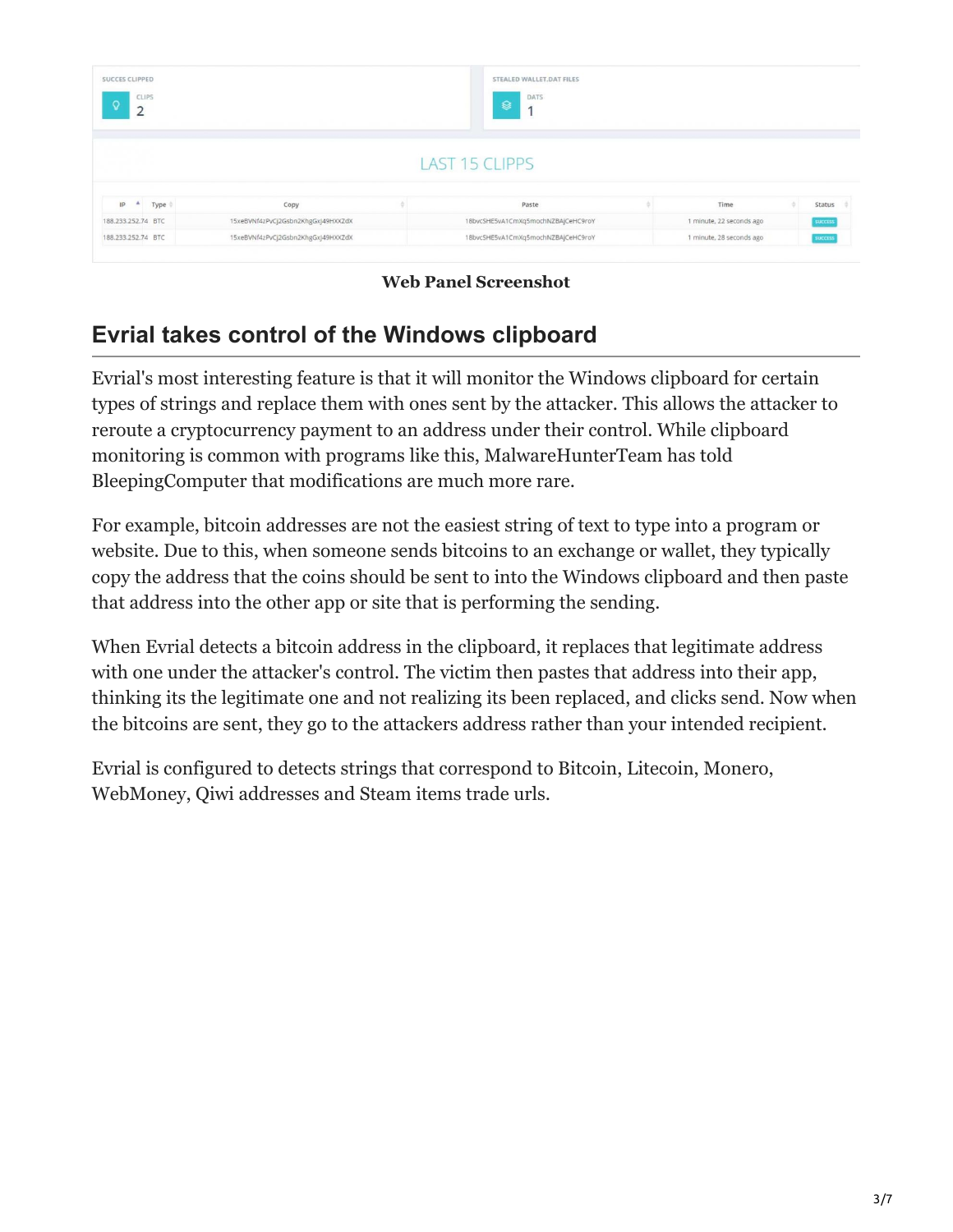

**Detecting Strings in the Windows Clipboard**

When Evrial detects one of the supported strings in the clipboard, it will connect to a remote site, upload the original string, and then download a string that it should be used as the replacement.



**Replacing String in Clipboard**

As the string has now been replaced in the clipboard, when the victim performs a paste into a program, the attacker's string will be used instead.

## **Evrial steals passwords documents**

In addition to monitoring and modifying the clipboard, Evrial will also steal bitcoin wallets, stored passwords, documents from the victim's desktop, and a screenshot of the active windows. All of this information will be compiled into a zip file and uploaded to the attackers web panel as shown below.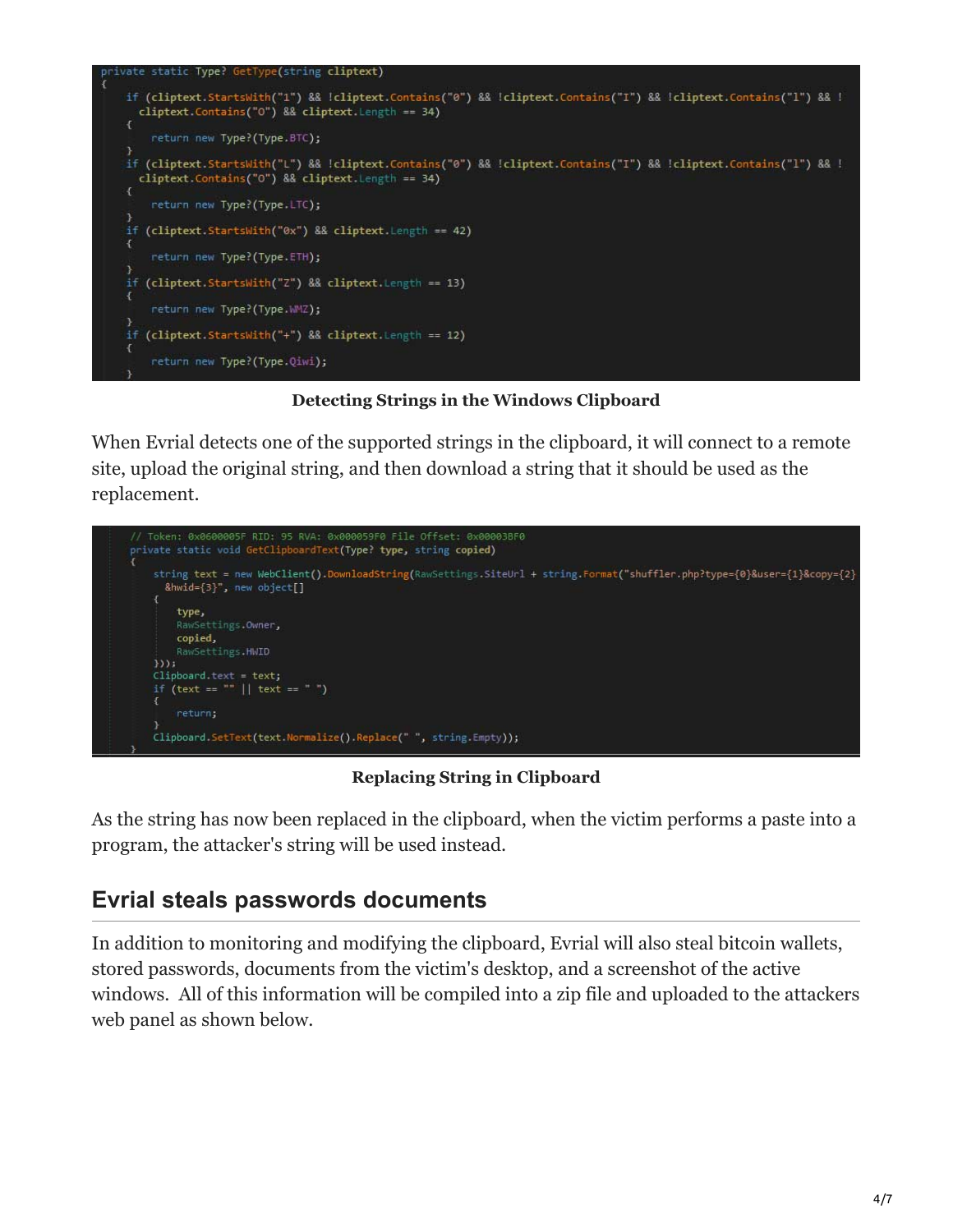| $\equiv$<br><b>EVRIAL</b> |                                 |                                                      |                            |                             |                                      |                 |  |  |  |  |
|---------------------------|---------------------------------|------------------------------------------------------|----------------------------|-----------------------------|--------------------------------------|-----------------|--|--|--|--|
| 冚<br>Stealer              | $\mathbb{Q}$<br>v records<br>10 |                                                      |                            |                             |                                      |                 |  |  |  |  |
| ⋒<br>Clipper              |                                 |                                                      |                            |                             |                                      |                 |  |  |  |  |
|                           | IP                              | <b>HWID</b>                                          | Type                       | Filename                    | Time                                 | Download        |  |  |  |  |
| 挂<br>Logs                 | On Division On                  |                                                      | <b>Stealed File</b><br>ZIP | AUTO DE MATOR DE LANCO<br>m | 52 minutes, 30 seconds ago           | <b>DOWNLOAD</b> |  |  |  |  |
| ❤                         | <b>SE ASUNIAN</b>               |                                                      | Stealed File<br>ZIP        | -                           | 1 hour, 39 minutes, 55 seconds ago   | <b>DOWNLOAD</b> |  |  |  |  |
| Build                     | 世界が中国                           |                                                      | Stealed File<br>ZIP        |                             | 6 hours, 39 minutes, 54 seconds ago  | <b>DOWNLOAD</b> |  |  |  |  |
|                           | S. AZMAN HALLS                  |                                                      | <b>Stealed File</b><br>ZIP |                             | 7 hours, 18 minutes, 33 seconds ago  | <b>DOWNLOAD</b> |  |  |  |  |
|                           | 进展基準                            |                                                      | Stealed File<br>ZIP        | ar to dearths Paradici      | 8 hours, 7 minutes, 29 seconds ago   | <b>DOWNLOAD</b> |  |  |  |  |
|                           | CHARLINE SIDE MIRES             |                                                      | Stealed File<br>ZIP        | <b>K. M.W. H.</b>           | 9 hours, 5 minutes, 54 seconds ago   | DOWNLOAD        |  |  |  |  |
|                           | THE TRUTH HA                    | The standard Constitution of the Constitution of the | Stealed File<br>ZIP        | ---                         | 11 hours, 36 minutes, 9 seconds ago  | <b>DOWNLOAD</b> |  |  |  |  |
|                           | <b>CONTRACTOR</b>               |                                                      | Stealed File<br>.ZIP       |                             | 17 hours, 28 minutes, 19 seconds ago | <b>DOWNLOAD</b> |  |  |  |  |
|                           |                                 |                                                      | Stealed File<br>ZIP        |                             | 18 hours, 26 minutes, 59 seconds ago | <b>DOWNLOAD</b> |  |  |  |  |

Evrial will determine the location of Bitcoin's wallet.dat file from querying a registry key. If the key exists, it will then steal that wallet so it can gain access to the victim's bitcoins.



#### **Find Bitcoin wallet.dat Location**

Evrial will also attempt to steal credentials stored in browsers. The browsers targeted by Evrial include Chrome, Yandex, Orbitum, Opera, Amigo, Torch, and Comodo.



**Steal Browser Credentials**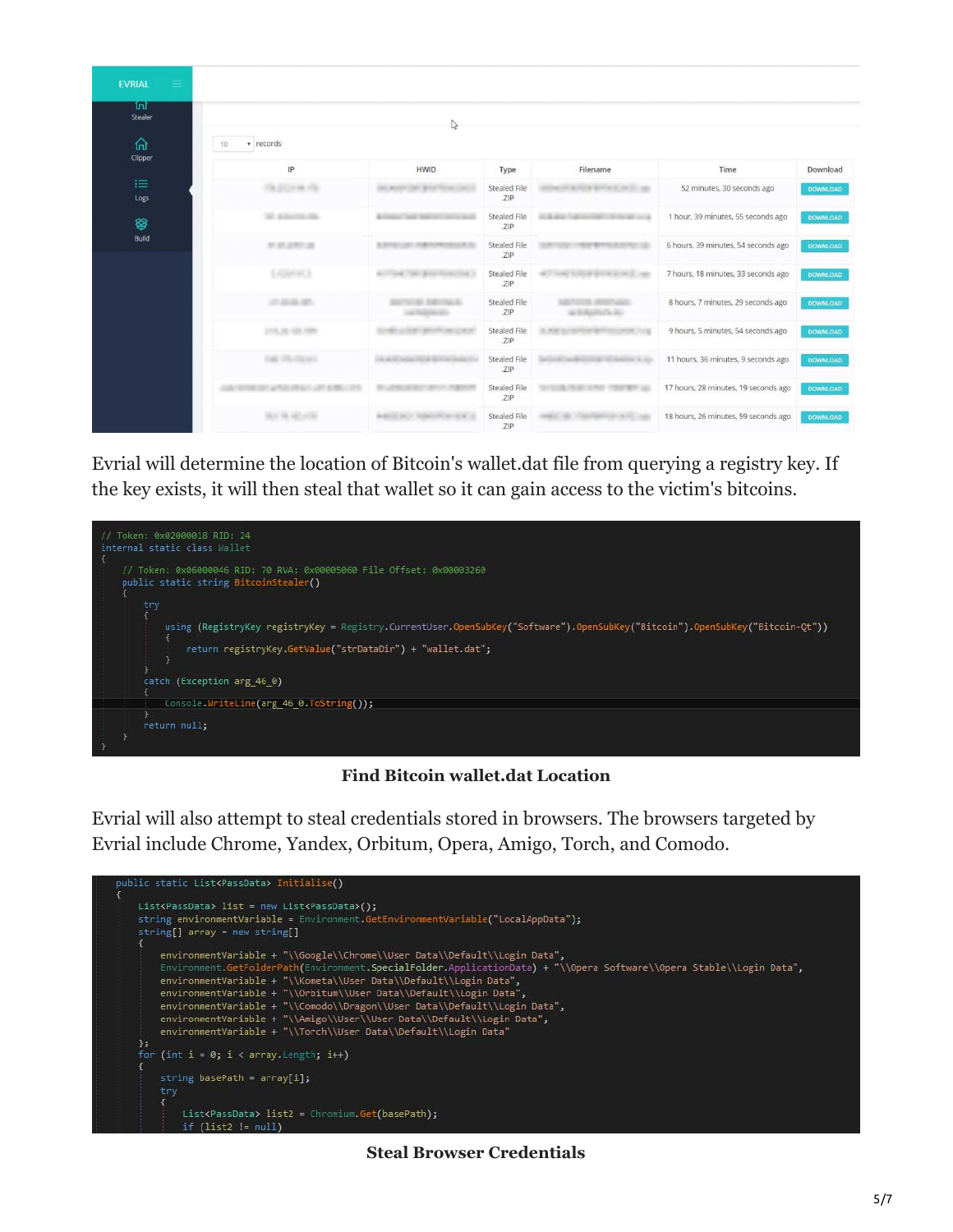Evrial will also attempt to steal credentials stored in Pidgin and Filezilla.



**Steal FileZilla Credentials**

Last, but not least, Evrial will steal cookies & documents found on a desktop.



#### **Steal Cookies**

All of this data, plus a screenshot of the active window, will be uploaded to a remote server so it can be accessed by the attacker.

### **How to protect yourself from Evrial**

At this time it not 100% known how Evrial is being distributed, but the best way to protect yourself is to practice good computing habits. Make sure that you have security software installed, that you scan attachments that you receive using a site like VirusTotal, and that you practice good and safe computing habits.

[A tutorial on how to use your computer safely can be found here: Simple and easy ways to](https://www.bleepingcomputer.com/tutorials/keep-your-computer-safe-online/) keep your computer safe and secure on the Internet

### **Related Articles:**